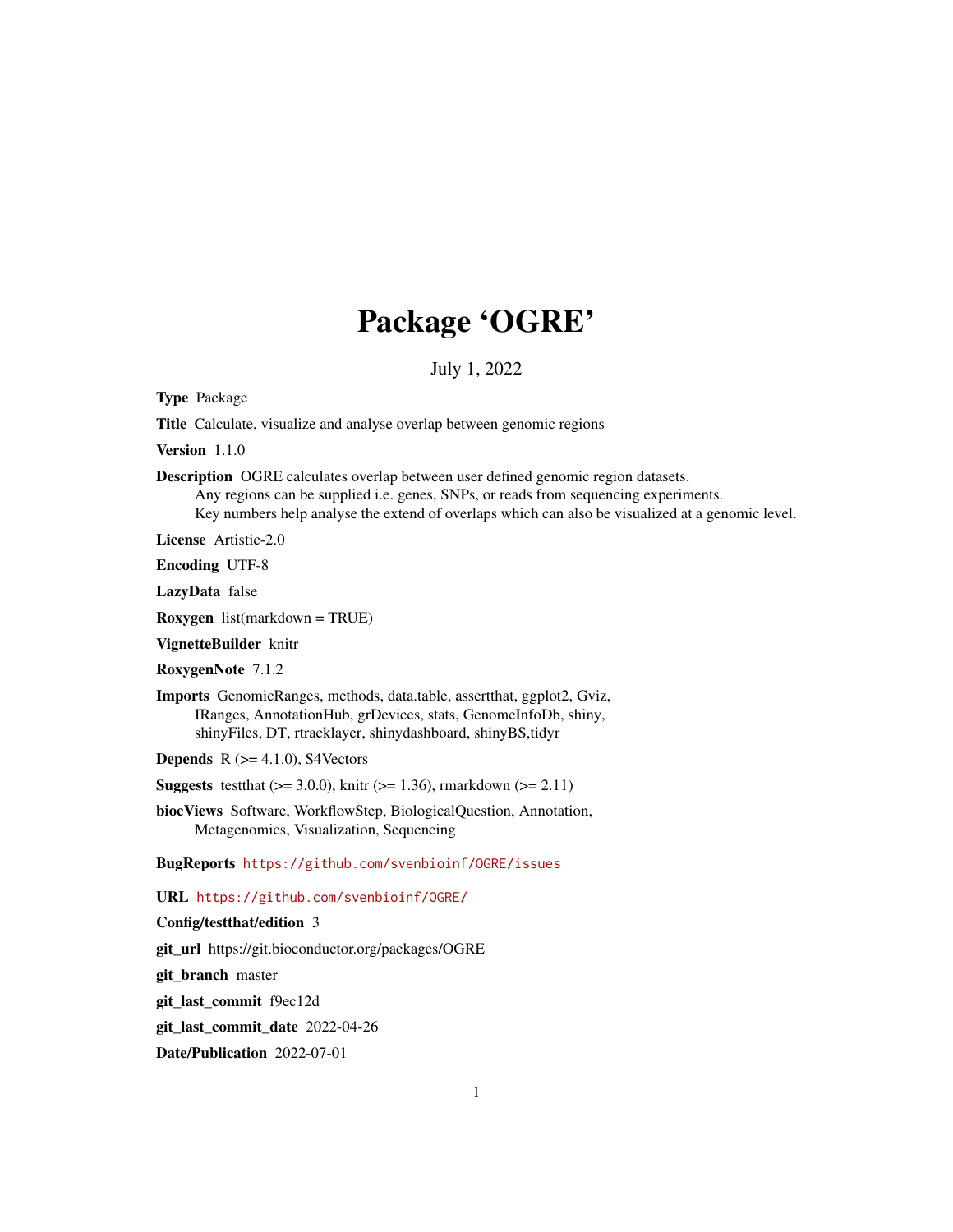```
Author Sven Berres [aut, cre],
      Jörg Gromoll [ctb],
      Marius Wöste [ctb],
      Sarah Sandmann [ctb],
      Sandra Laurentino [ctb]
```
Maintainer Sven Berres <svenbioinf@gmail.com>

# R topics documented:

|       | $\overline{2}$ |
|-------|----------------|
|       | 3              |
|       | $\overline{4}$ |
|       | 5              |
|       | 5              |
|       | 6              |
|       | $\tau$         |
|       | $\overline{8}$ |
|       | - 9            |
|       |                |
|       |                |
|       |                |
|       |                |
|       |                |
|       |                |
|       |                |
|       |                |
|       |                |
|       |                |
|       |                |
| Index | 17             |

OGRE-package *OGRE package to calculate, analyze and visiualize overlap between annotated genomic region datasets*

#### Description

OGRE calculates overlap between user defined annotated genomic region datasets. Any regions can be supplied such as public annotations (genes), genetic variation (SNPs, mutations), regulatory elements (TFBS, promoters, CpG islands) and basically all types of NGS output from sequencing experiments. After overlap calculation, key numbers help analyse the extend of overlaps which can also be visualized at a genomic level.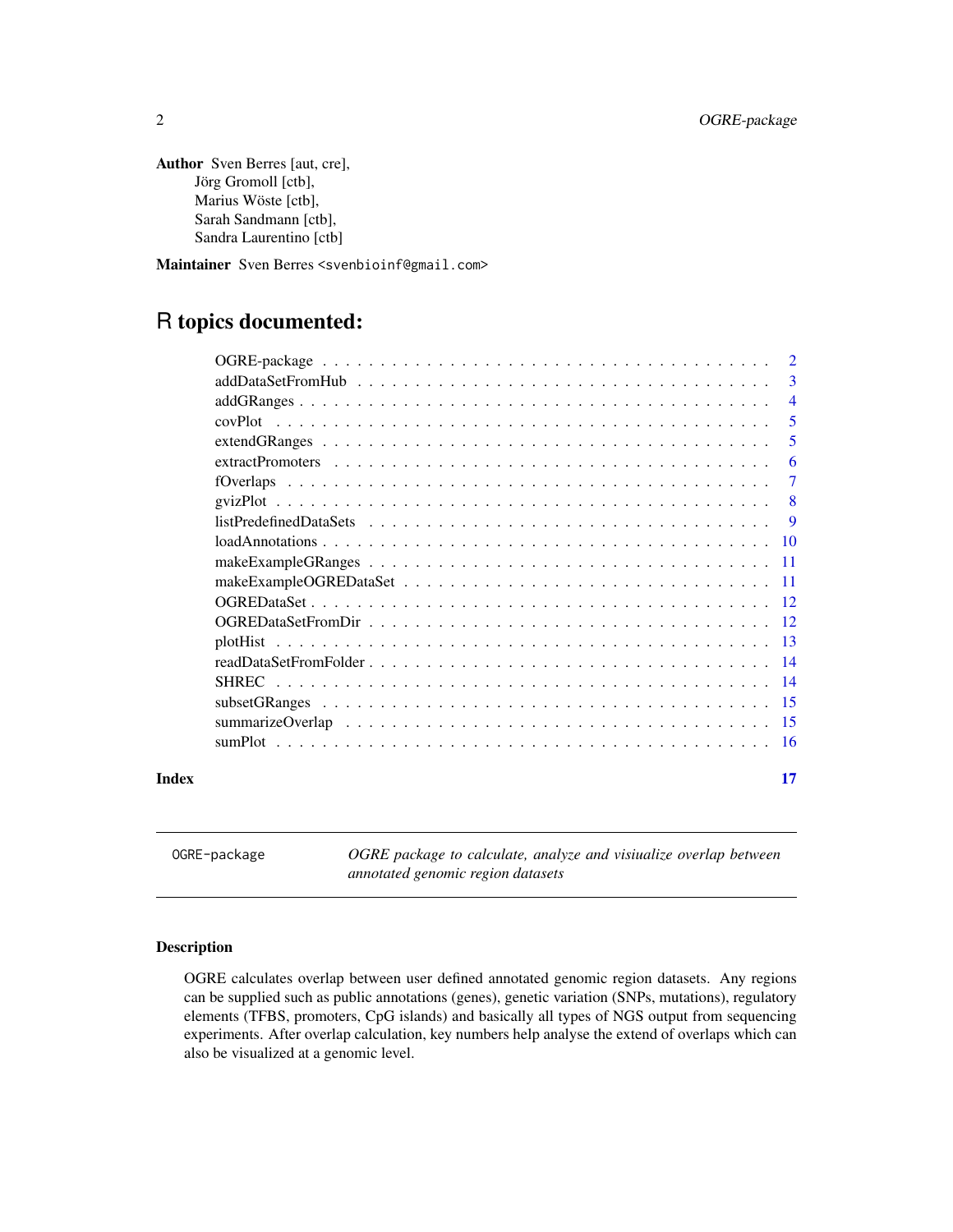#### <span id="page-2-0"></span>addDataSetFromHub 3

#### Details

The main functions are:

[OGREDataSetFromDir](#page-11-1) - build an OGRE dataset from a user defined directory with GRanges annotation files.

• [loadAnnotations](#page-9-1) - Load dataset files containing genomic regions annotation information from hard drive

[OGREDataSet](#page-11-2) - build an empty OGRE dataset to flexibly add datasets from other sources like AnnotationHub or custom GRanges objects.

- [addDataSetFromHub](#page-2-1) adds datasets from AnnotationHub
- [addGRanges](#page-3-1) adds user defined GenomicRanges datasets

[fOverlaps](#page-6-1) - Finds all overlaps between query and subject datasets [sumPlot](#page-15-1) - calculates key numbers, tables and plots [gvizPlot](#page-7-1) - generates a genomic plot around query elements with overlapping subject hits.

For additional information, see the package vignette, by typing vignette("OGRE"). Softwarerelated questions or issues can be posted to the Bioconductor Support Site:

<https://support.bioconductor.org>

or on github:

<https://https://github.com/svenbioinf/OGRE>

#### Author(s)

Sven Berres, Jörg Gromoll, Marius Wöste, Sarah Sandmann, Sandra Laurentino

<span id="page-2-1"></span>addDataSetFromHub *Add dataSet from AnnotationHub*

#### **Description**

AnnotationHub offers a wide range of annotated datasets which can be manually aquired but need some parsing to work with OGRE as detailed in vignette section "Load datasets from AnnotationHub". For convienence addDataSetFromHub() adds one of the predefined human dataSets of listPredefinedDataSets() to a OGREDataSet.Those are taken from AnnotationHub and are ready to use for OGRE. Additional information on dataSets can be found here [listPredefinedDataSets](#page-8-1).

#### Usage

```
addDataSetFromHub(OGREDataSet, dataSet, type)
```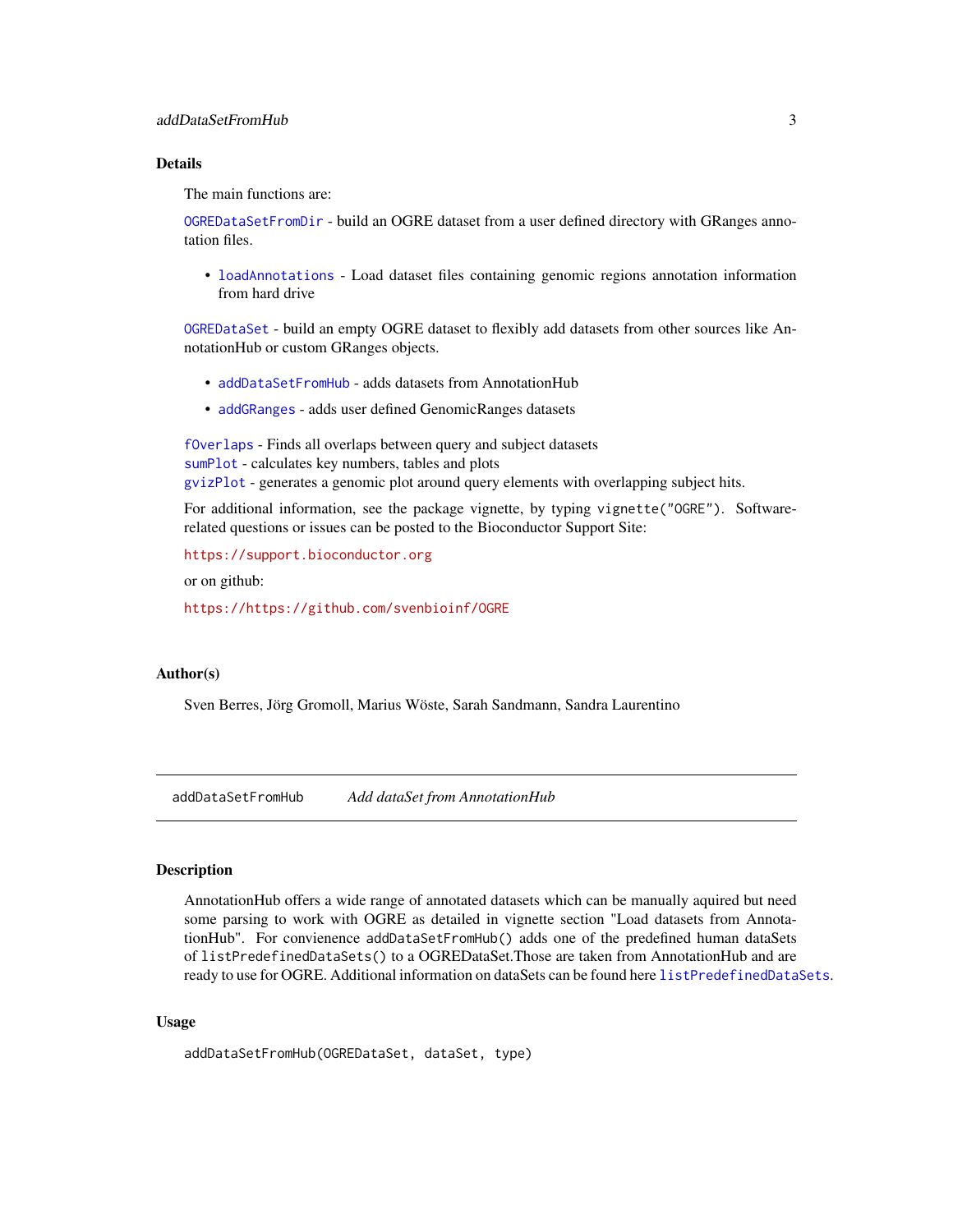# <span id="page-3-0"></span>Arguments

| OGREDataSet | <b>OGREDataSet</b>                                                                                                                                     |
|-------------|--------------------------------------------------------------------------------------------------------------------------------------------------------|
| dataSet     | character Name of one predefined dataSets to add as query or subject to a<br>OGREDataSet. Possible dataSets can be show with listPredefinedDataSets(). |
| type        | Type of dataSet, must be either query or subject. If query the dataSet will be<br>added as query and at the first position of OGRED at a Set.          |

# Value

OGREDataSet.

# Examples

```
myOGRE <- OGREDataSet()
myOGRE <- addDataSetFromHub(myOGRE,"protCodingGenes","query")
```
<span id="page-3-1"></span>

addGRanges *Add GenomicRanges*

# Description

Add a GenomicRanges dataset to OGREDataSet

#### Usage

```
addGRanges(OGREDataSet, dataSet, type, label = NULL)
```
# Arguments

| OGREDataSet | An OGREDataSet                                                                                                                                                                                                                                                              |
|-------------|-----------------------------------------------------------------------------------------------------------------------------------------------------------------------------------------------------------------------------------------------------------------------------|
| dataSet     | A GRanges object. Each region needs chromosome, start, end and strand infor-<br>mation. A unique ID and a name column must be present in the Genomic Ranges<br>object metadata. Avoid different chromosome naming conventions i.e. (chr1,<br>CHR1, 1, I) among all datasets |
| type        | Type of dataSet, must be either query or subject. If query the dataSet will be<br>added as query and at the first position of OGRED ataSet.                                                                                                                                 |
| label       | A character that will label your GRanges object. If not supplied, the label will<br>be guessed from the dataset parameter.                                                                                                                                                  |

# Value

OGREDataSet.

```
myOGRE <- OGREDataSet()
myGRanges <- makeExampleGRanges()
myOGRE <- addGRanges(myOGRE,myGRanges,"query")
```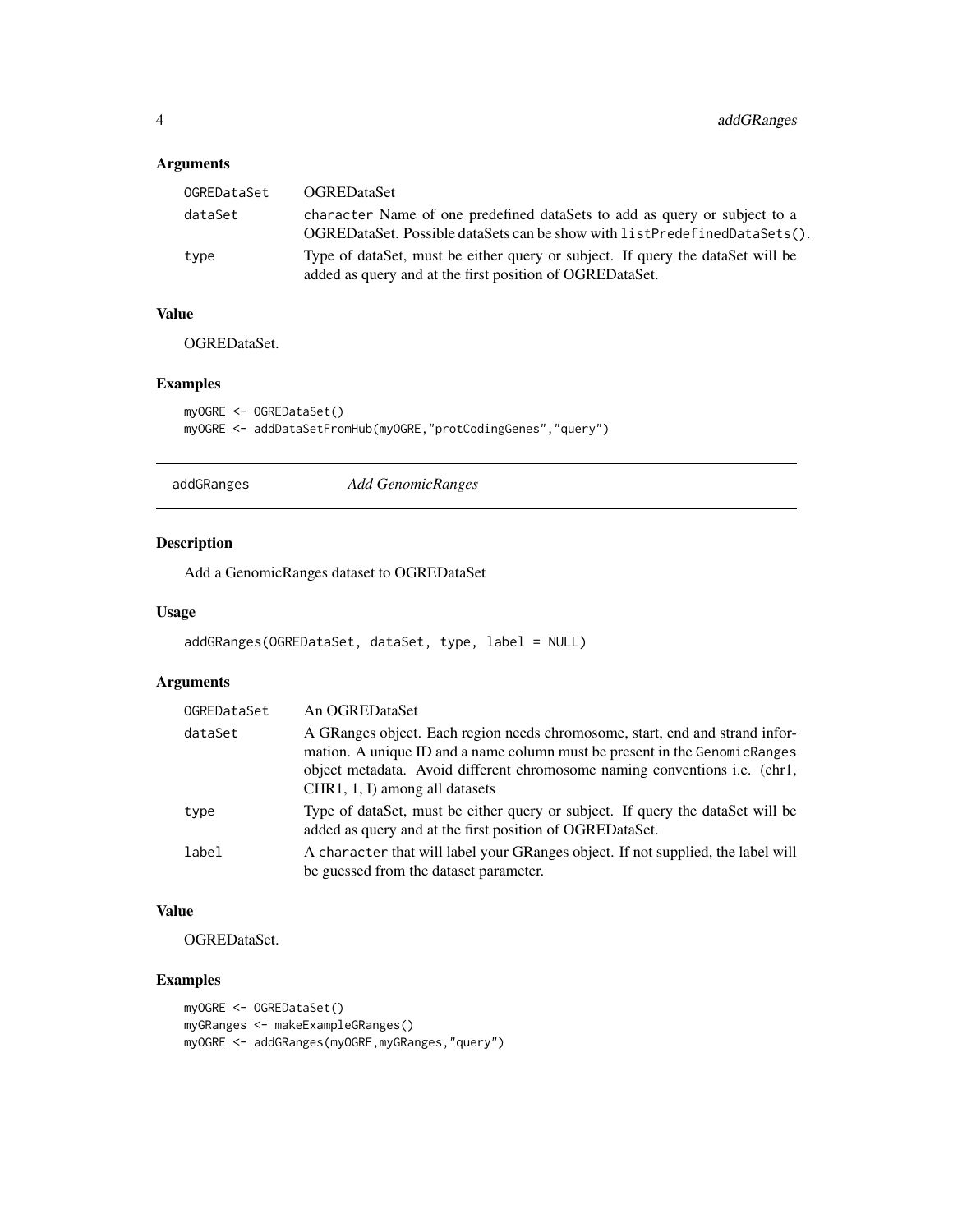<span id="page-4-0"></span>

Generates coverage plots of all subject datasets and stores them as a list, that can be accessed by metadata(OGREDataSet)\$covPlot

# Usage

```
covPlot(
 OGREDataSet,
  datasets = names(OGREDataSet)[seq(2, length(OGREDataSet))],
 nbin = 100
)
```
# Arguments

| OGREDataSet | An OGREDataSet                                                                                     |  |
|-------------|----------------------------------------------------------------------------------------------------|--|
| datasets    | character vector of subject dataset names. Default: Generates a coverage<br>plots for all subjects |  |
| nbin        | Number of bins                                                                                     |  |

#### Value

OGREDataSet.

# Examples

```
myOGRE <- makeExampleOGREDataSet()
myOGRE <- loadAnnotations(myOGRE)
myOGRE <- fOverlaps(myOGRE)
myOGRE <- covPlot(myOGRE)
metadata(myOGRE)$covPlot
```
extendGRanges *Extend a GRanges object*

# Description

Extend(shrink) ranges of a GRanges object.

# Usage

```
extendGRanges(OGREDataSet, name, upstream = 0, downstream = 0)
```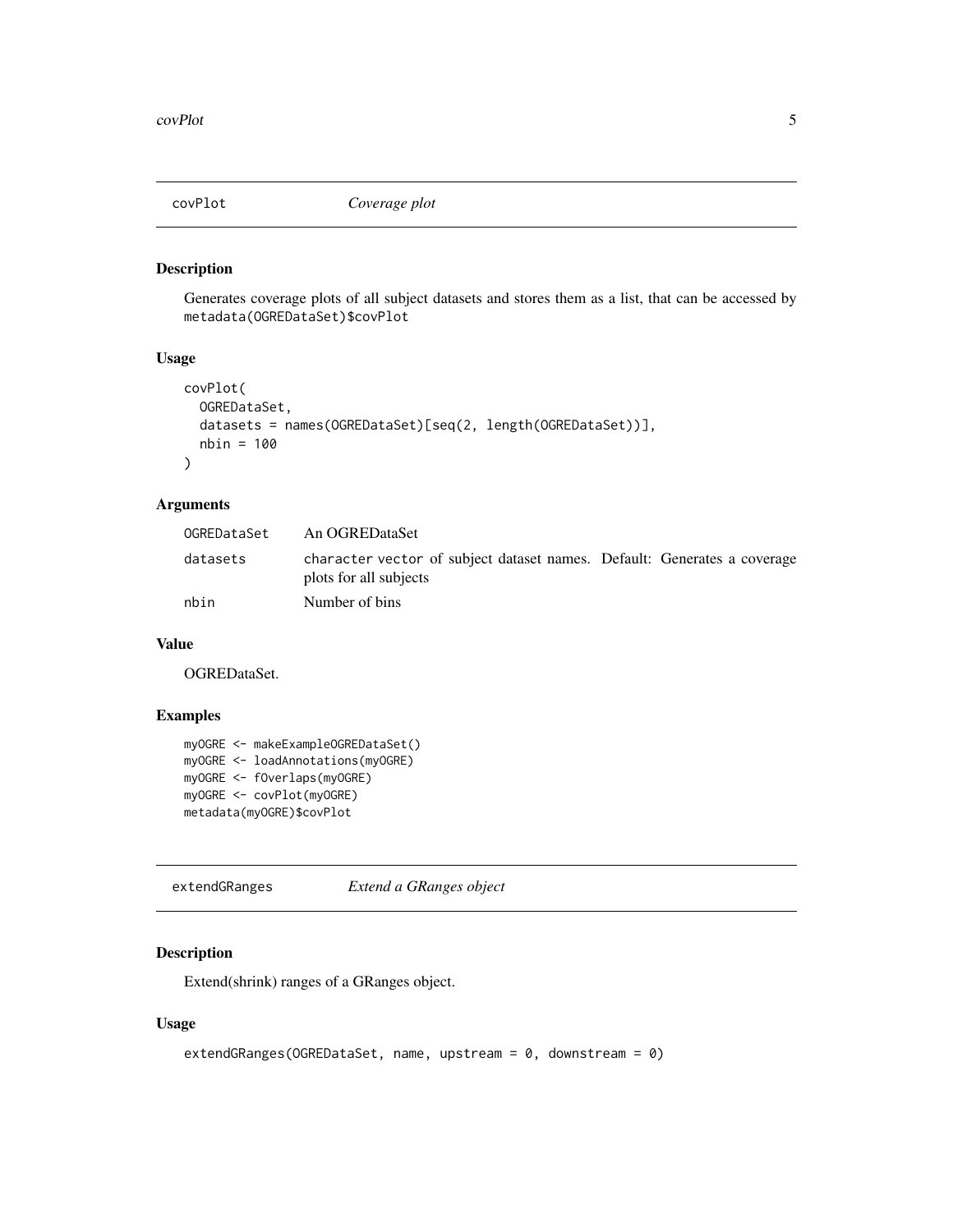# <span id="page-5-0"></span>Arguments

| OGREDataSet | An OGREDataSet                                     |
|-------------|----------------------------------------------------|
| name        | character Name of the GRanges object for extending |
| upstream    | int (positive or negative number)                  |
| downstream  | int (positive or negative number)                  |

#### Value

**OGREDataSet** 

# Examples

```
myOGRE <- makeExampleOGREDataSet()
myOGRE <- loadAnnotations(myOGRE)
#extend range by shifting start 100 bp in upstream direction
myOGRE <- extendGRanges(myOGRE,"genes",upstream=100)
#shrinking range by shifting end 100 bp in upstream direction
myOGRE <- extendGRanges(myOGRE,"genes",downstream=-100)
#shrinking range by shifting from both sides to the center
myOGRE <- extendGRanges(myOGRE,"genes",upstream=-10,downstream=-10)
```
extractPromoters *Extract promoter*

# Description

A wrapper of GenomicRanges::promoters() to extract promoter regions of a GRanges object stored in a OGREDataSet

#### Usage

```
extractPromoters(OGREDataSet, name, upstream = 2000, downstream = 200)
```
# Arguments

| OGREDataSet | An OGREDataSet                         |
|-------------|----------------------------------------|
| name        | character Name of the GRanges object   |
| upstream    | int (positive) upstream=2000(default)  |
| downstream  | int (positive) downstream=200(default) |

#### Value

OGREDataSet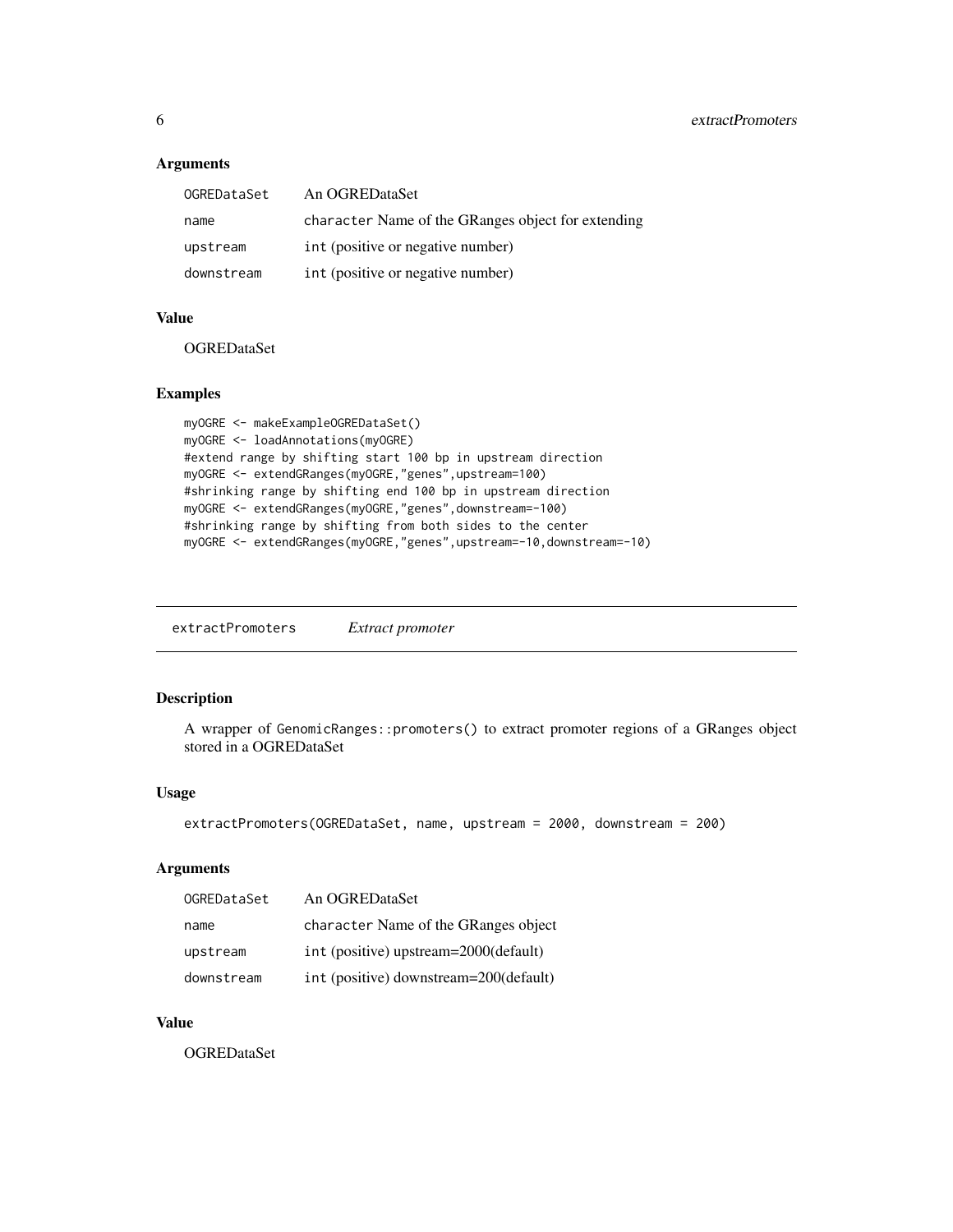#### <span id="page-6-0"></span>fOverlaps 7

# Examples

```
myOGRE <- makeExampleOGREDataSet()
myOGRE <- loadAnnotations(myOGRE)
myOGRE <- extractPromoters(myOGRE,"genes", upstream=2000, downstream=200)
```
<span id="page-6-1"></span>

fOverlaps *Find overlaps*

# Description

Finds all overlaps between query and subject(s) and stores each hit (overlap) in data table detailDT. Data table sumDT shows all overlaps of a certain subject type for all query elements. By default also partially overlaps are reported. Overlap calculation is done using GenomicRanges::findOverlaps() implementation.

# Usage

fOverlaps(OGREDataSet, selfHits = FALSE, ignoreStrand = TRUE, ...)

# Arguments

| OGREDataSet  | A OGREDataSet.                                                                                                          |
|--------------|-------------------------------------------------------------------------------------------------------------------------|
| selfHits     | logical if FALSE (default) ignores self hits of identical regions (with identical<br>ID <sub>s</sub> ) within datasets. |
| ignoreStrand | logical If TRUE (default) two regions with overlapping locations on different<br>strands are considered an overlap hit. |
| $\ddotsc$    | Additional parameters, see GenomicRanges:: findOverlaps()                                                               |

# Value

OGREDataSet.

### Examples

myOGRE <- makeExampleOGREDataSet() myOGRE <- loadAnnotations(myOGRE) myOGRE <- fOverlaps(myOGRE)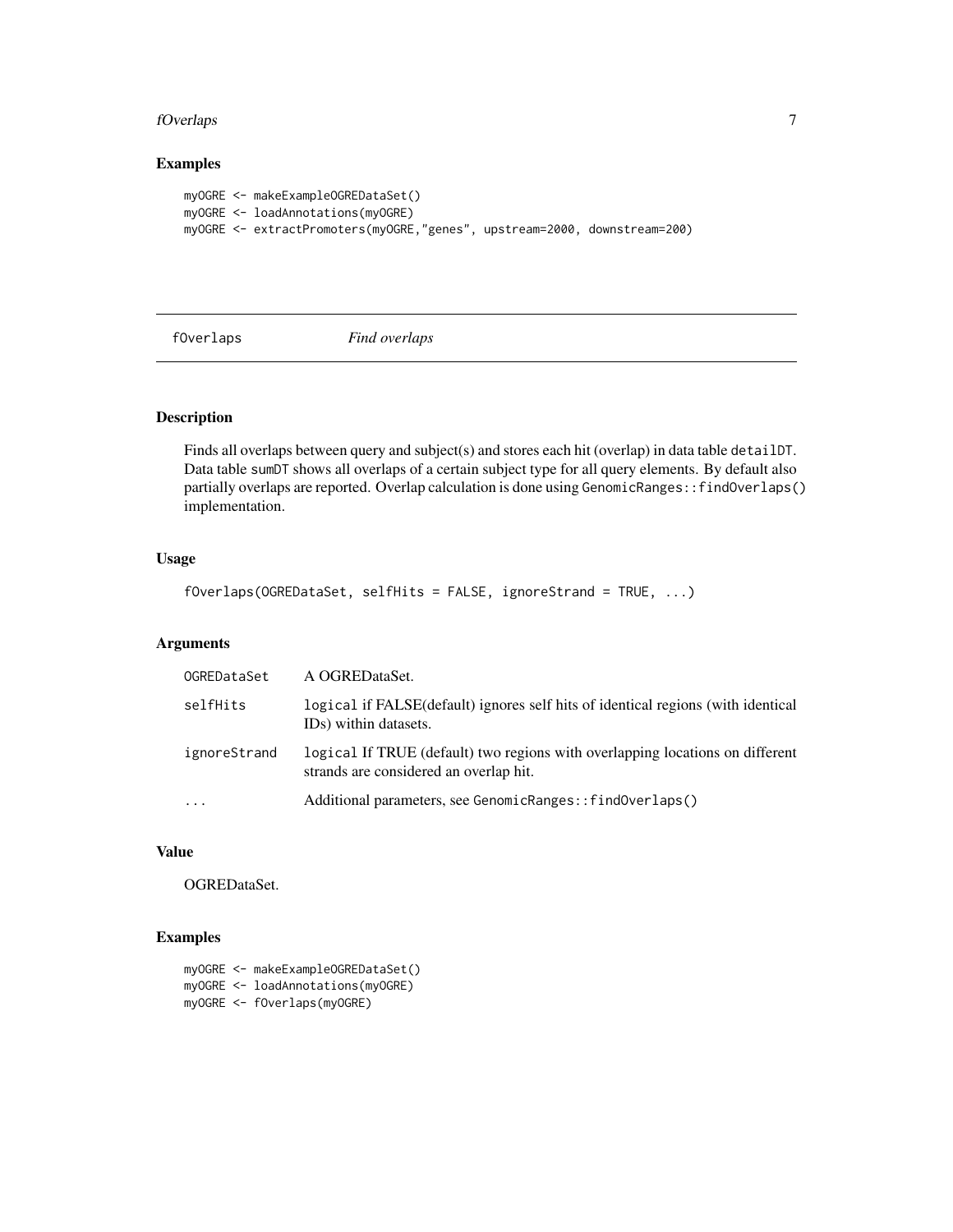<span id="page-7-1"></span><span id="page-7-0"></span>

gvizPlot generates a plot around one or many given query elements with all overlapping subject hits. In addition, each generated plot can be stored in the gvizPlots folder get or set by gvizPlotsFolder. A maximum of 25 elements can be plotted per track.

#### Usage

```
gvizPlot(
  OGREDataSet,
  query,
  gvizPlotsFolder = metadata(OGREDataSet)$gvizPlotsFolder,
 trackRegionLabels = setNames(rep("ID", length(OGREDataSet)), names(OGREDataSet)),
 trackShapes = setNames(rep("fixedArrow", length(OGREDataSet)), names(OGREDataSet)),
  showPlot = FALSE,
  extendPlot = c(-300, 300),nElements = 25
)
```
# Arguments

| OGREDataSet       | A OGREDataSet.                                                                                                                                                                                                                                                                                                                                                                                                                                                                                            |
|-------------------|-----------------------------------------------------------------------------------------------------------------------------------------------------------------------------------------------------------------------------------------------------------------------------------------------------------------------------------------------------------------------------------------------------------------------------------------------------------------------------------------------------------|
| query             | A character vector of one or many query elements ID's (i.e. Gene ID's).                                                                                                                                                                                                                                                                                                                                                                                                                                   |
| gvizPlotsFolder   |                                                                                                                                                                                                                                                                                                                                                                                                                                                                                                           |
|                   | A character pointing to the plot(s) output directory. If not supplied a folder is au-<br>tomatically generated and can be accessed by metatdata (OGREDataSet)\$gvizPlotsFolder.                                                                                                                                                                                                                                                                                                                           |
| trackRegionLabels |                                                                                                                                                                                                                                                                                                                                                                                                                                                                                                           |
|                   | A labeled character vector that defines the type of label that is displayed for<br>query and subject elements during plotting. Vector values represent the type of<br>label and vector labels define the type of subject element. In the following ex-<br>ample setNames(c("ID","name"),c("genes","CGI")) Value "ID" and label<br>"genes" would annotate your genes with IDs taken from the ID column of your<br>dataset. Datasets not defined in this vector are plotted without track labels.           |
| trackShapes       | A labeled character vector that defines the type of shape in which every dataset's<br>elements are displayed. Vector values represent the type of shape and vector la-<br>bels define the type of subject element. In the following example setNames ( $c$ ("fixedArrow", "box"), $c$ ( $\overline{c}$<br>Value "fixedArrow" and label "genes" would display your genes in fixedArrow<br>and CGI as box shape. Possible values: (box, arrow, fixedArrow, ellipse, and<br>smallArrow) Default="fixedArrow" |
| showPlot          | logical If FALSE(default) plots are only saved to gvizPlotsFolder. If TRUE<br>plots are additionally send to the plotting window.                                                                                                                                                                                                                                                                                                                                                                         |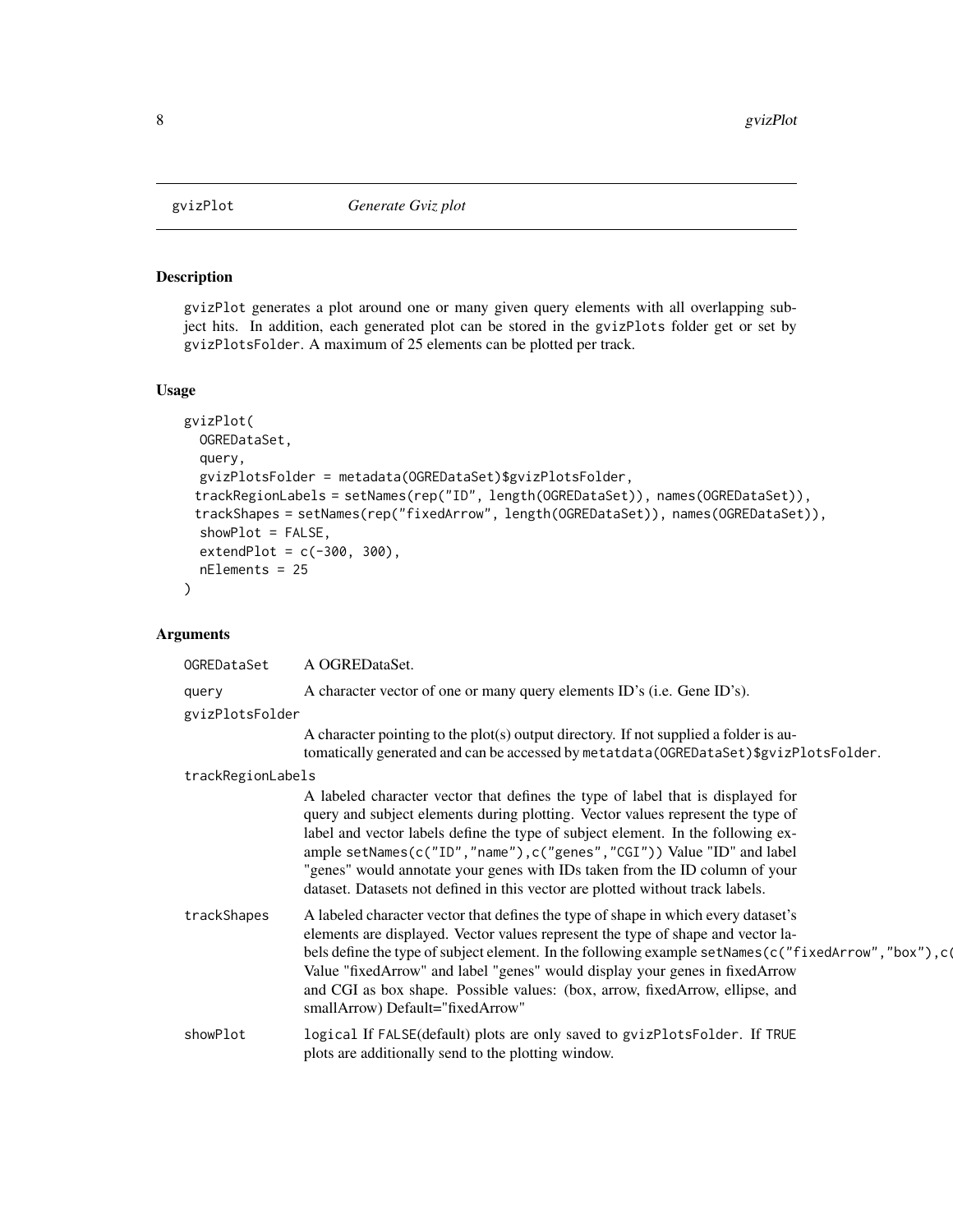<span id="page-8-0"></span>

| extendPlot | int vector Integer vector of length two that extends the plot window to the left<br>or right by adding the first value to query start and the second value to query<br>end coordinates(bp). e.g. $c(-1000, 1000)$ zooms out, $c(1000, -1000)$ zooms<br>in and $c(-1000, 0)$ shifts the plot window to the left. |
|------------|-----------------------------------------------------------------------------------------------------------------------------------------------------------------------------------------------------------------------------------------------------------------------------------------------------------------|
| nElements  | integer Number of elements that are displayed in each track (Default=25).<br>High n.elements can lead to overplotting. Use nElements=FALSE to display all<br>elements.                                                                                                                                          |

#### Value

OGREDataSet.

# Examples

```
myOGRE <- makeExampleOGREDataSet()
myOGRE <- loadAnnotations(myOGRE)
myOGRE <- fOverlaps(myOGRE)
myOGRE <- gvizPlot(myOGRE,query="ENSG00000142168")
```
<span id="page-8-1"></span>listPredefinedDataSets

*List predefined datasets*

#### Description

Use listPredefinedDataSets() to receive a vector of names for predefined datasets that can be aquired from AnnotationHub that are already correctly parsed and formatted. Each of the listed names can be used as input for addDataSetFromHub(). Currently supported:

- protCodingGenes Protein coding genes from HG19 (GRCh37) Ensembl For additional information use: getInfoOnIds(AnnotationHub(), "AH10684")
- CGI CpG islands from HG19 UCSC For additional information use: getInfoOnIds(AnnotationHub(), "AH5086")
- SNP Common Single Nucleotide Polymorphism from HG19 UCSC For additional information use: getInfoOnIds(AnnotationHub(), "AH5105")
- TFBS Transcription Factor Binding Sites conserved from HG19 UCSC For additional information use: getInfoOnIds(AnnotationHub(), "AH5090")
- Promoters Promoter and flanking regions from HG19 Ensembl (Note: This annotation is currently not included in AnnotationHub and is therefore downloaded from Ensembl's ftp site)

#### Usage

listPredefinedDataSets()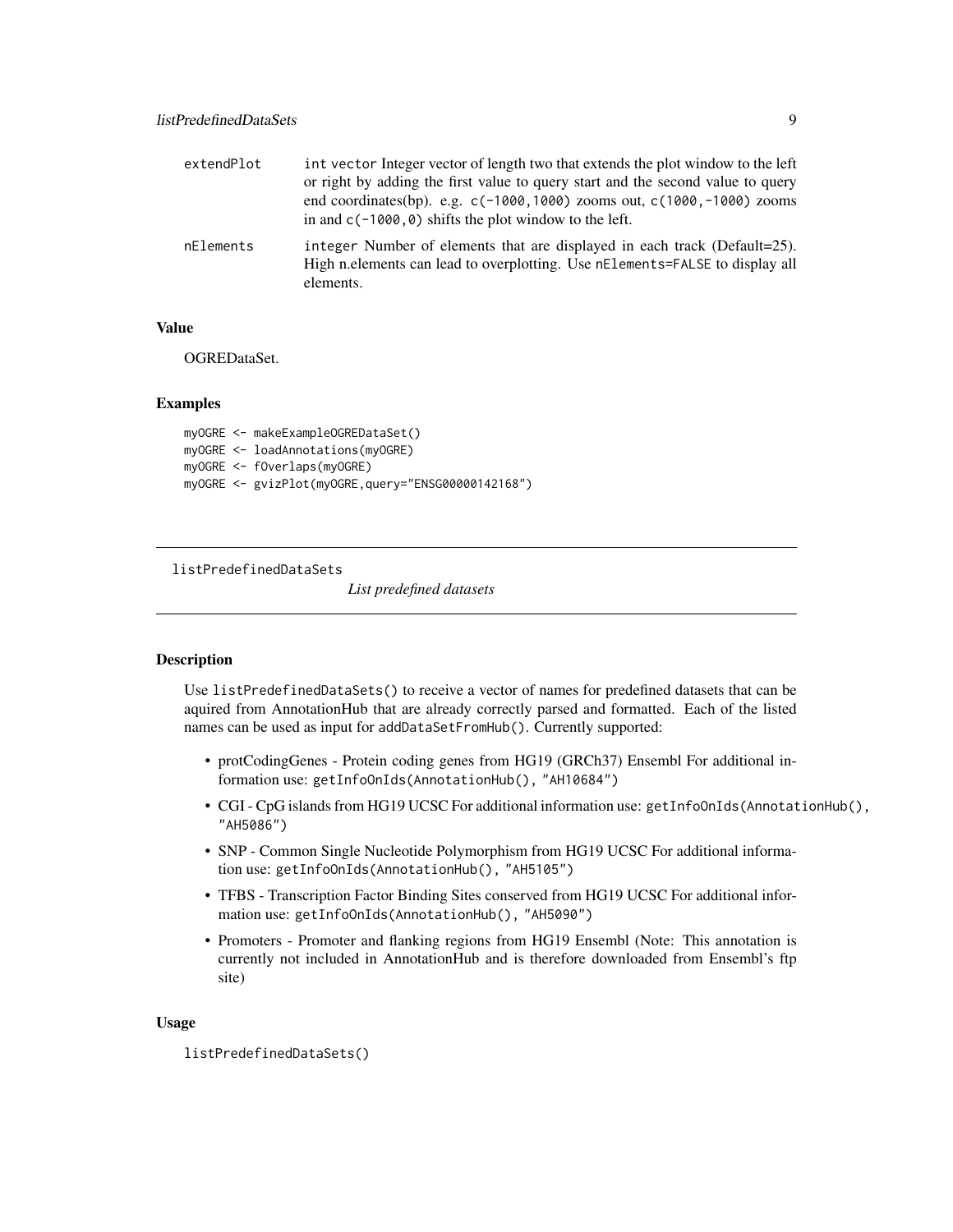#### Value

character vector.

# Examples

listPredefinedDataSets()

<span id="page-9-1"></span>loadAnnotations *Load annotation datasets*

# Description

Load dataset files containing genomic regions annotation information from hard drive. loadAnnotations calls readQuery and readSubject to read in genomic regions as GenomicRanges objects stored as .RDS / .rds files. Each region needs chromosome, start, end and strand information. A unique ID and a name column must be present in the GenomicRanges object metadata. OGRE searches for the query file in your query folder and any number of subject files in your subjects folder. Alternatively, .gff  $(v2&v3)$  files in the query or subject folder with attribute columns containing "ID" and "name" information are read in by OGRE.

#### Usage

loadAnnotations(OGREDataSet)

#### Arguments

OGREDataSet A OGREDataSet.

#### Value

A OGREDataSet.

```
myOGRE <- makeExampleOGREDataSet()
myOGRE <- loadAnnotations(myOGRE)
```
<span id="page-9-0"></span>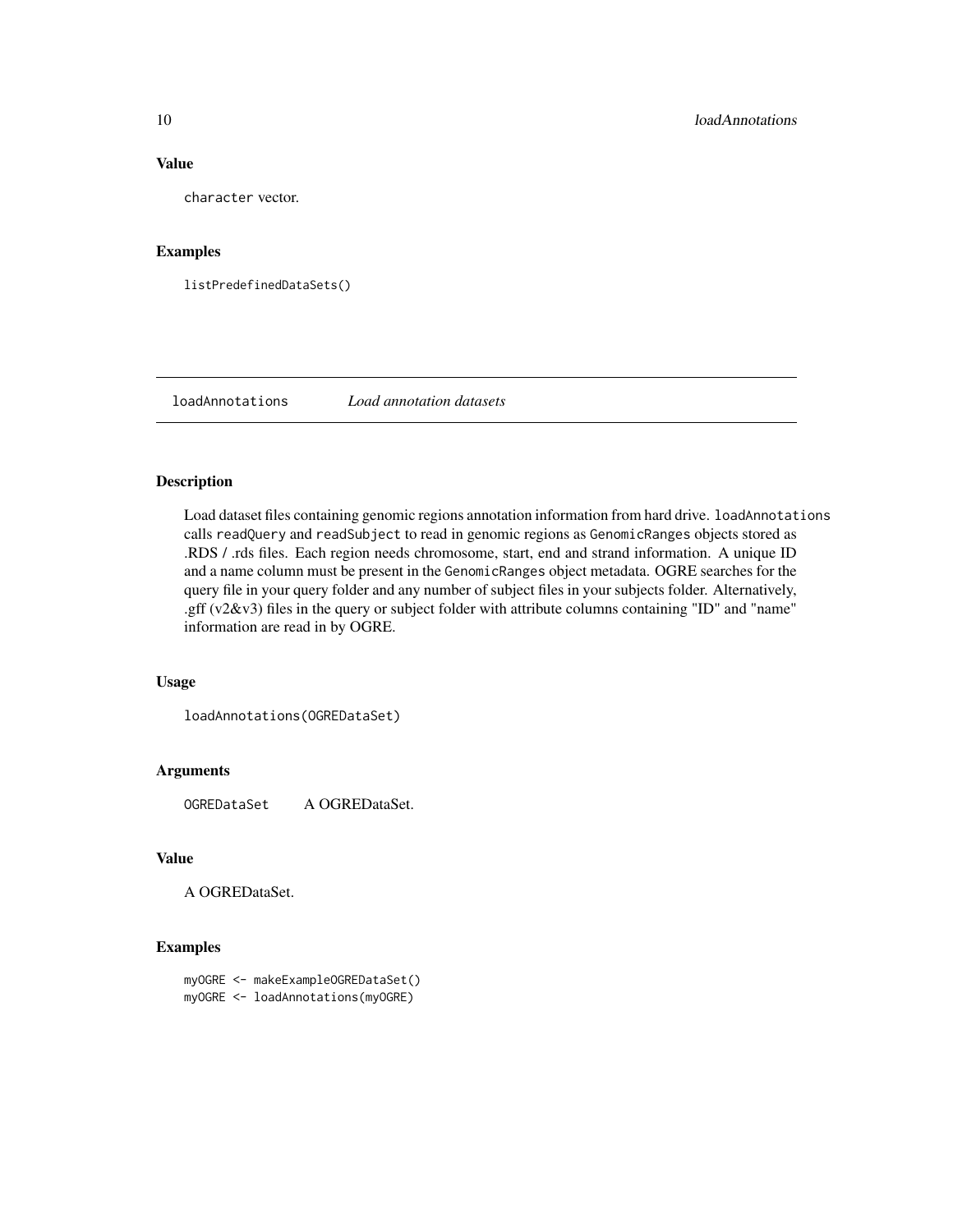<span id="page-10-0"></span>makeExampleGRanges *Make an example GRanges dataset*

# Description

makeExampleGRanges generates an example GRanges dataset.

# Usage

```
makeExampleGRanges()
```
# Value

OGREDataSet.

# Examples

myGRanges <- makeExampleGRanges()

makeExampleOGREDataSet

*Make a example OGRE dataset*

# Description

makeExampleOGREDataSet generates a example OGREDataSet from dataset files stored in OGRE's extdata directory.

#### Usage

```
makeExampleOGREDataSet()
```
# Value

OGREDataSet.

# Examples

myOGRE <- makeExampleOGREDataSet()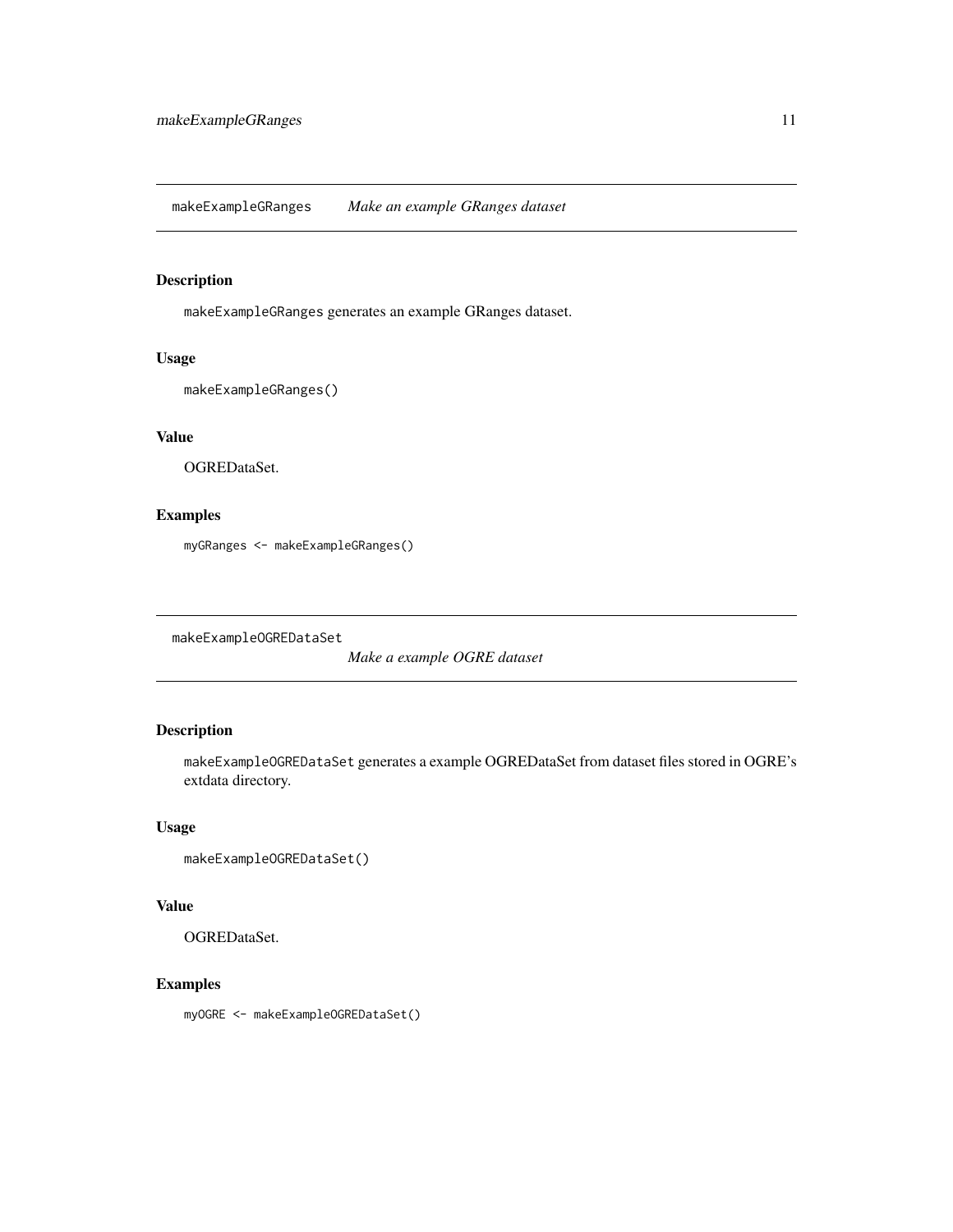<span id="page-11-2"></span><span id="page-11-0"></span>

Builds a OGREDataset as a GenomicRangesList for storing and analysing datasets which can be added by addDataSetFromHub() or addGRanges(). Use BuildOGREDataSetFromDir for adding dataSets stored as files.

#### Usage

OGREDataSet()

#### Value

A OGREDataSet.

# Examples

myOGRE <- OGREDataSet()

<span id="page-11-1"></span>OGREDataSetFromDir *BuildOGREDataSetFromDir*

# Description

Builds a OGREDataset from user specified directories containing datasets for which an overlap between query and subject is to be calculated. A OGREDataset is a GenomicRangesList which stores datasets in a list like structure and possible metadata information.

#### Usage

```
OGREDataSetFromDir(queryFolder, subjectFolder)
```
#### Arguments

| queryFolder | A character path pointing to the directory where your query dataset is located.                        |
|-------------|--------------------------------------------------------------------------------------------------------|
|             | subjectFolder A character path pointing to the directory where your subject dataset(s) are<br>located. |

#### Value

A OGREDataSet.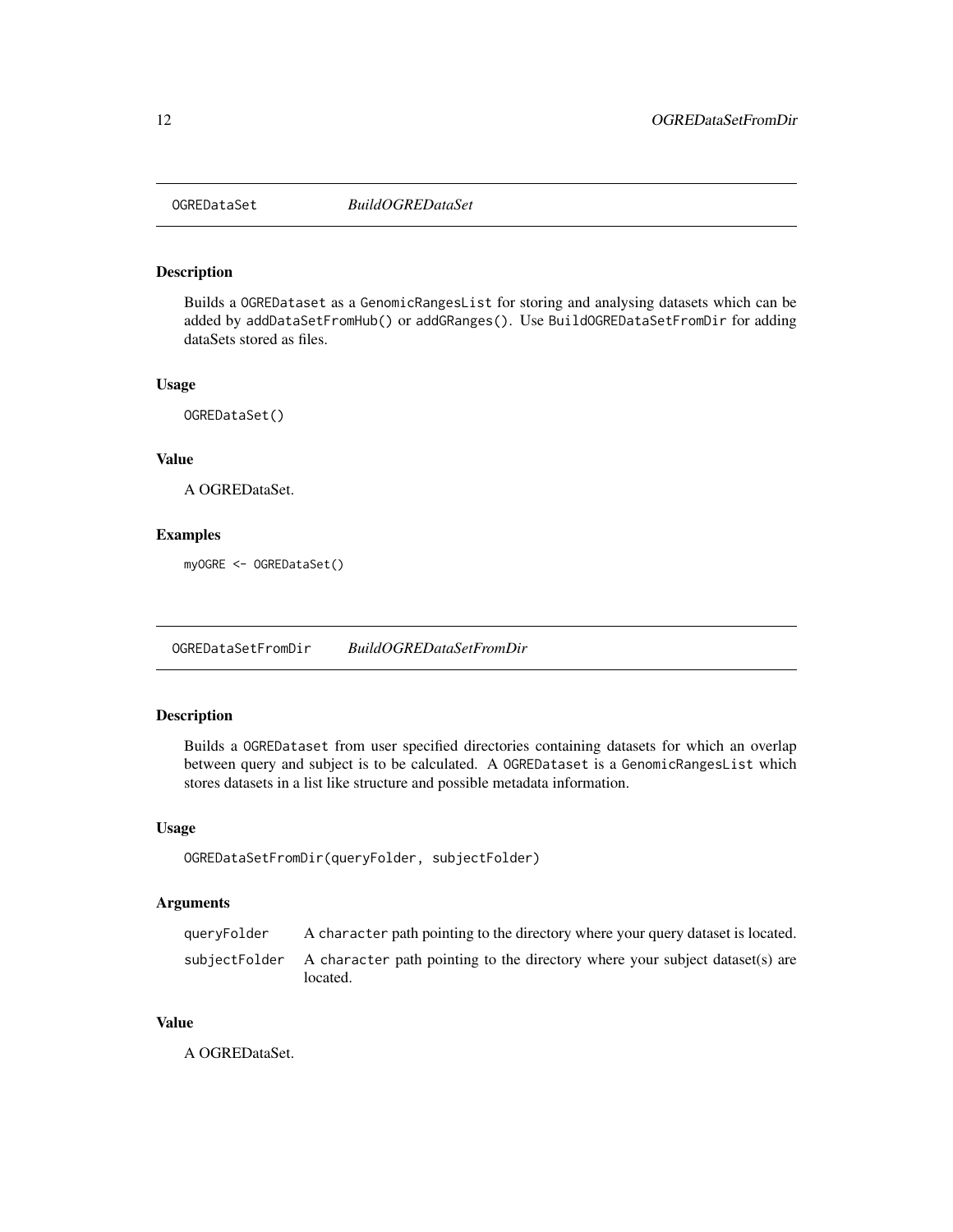#### <span id="page-12-0"></span>plotHist 13

# Examples

```
myQueryFolder <- file.path(system.file('extdata', package = 'OGRE'),"query")
mySubjectFolder <- file.path(system.file('extdata', package = 'OGRE'),"subject")
myOGRE <- OGREDataSetFromDir(queryFolder=myQueryFolder,subjectFolder=mySubjectFolder)
```
plotHist *Plot histogram*

# Description

Plots overlap histograms of all subject datasets and stores them as a list, that can be accessed by metadata(myOGRE)\$hist

#### Usage

plotHist(OGREDataSet, plot0 = FALSE)

# Arguments

| OGREDataSet | An OGREDataSet                                                                                                                                                                     |
|-------------|------------------------------------------------------------------------------------------------------------------------------------------------------------------------------------|
| plot0       | plot0=FALSE(default) plots a histogram of all dataset elements with overlaps,<br>excluding elements without overlaps. plot 0 = FALSE also includes elements with-<br>out overlaps. |

#### Value

OGREDataSet.

```
myOGRE <- makeExampleOGREDataSet()
myOGRE <- loadAnnotations(myOGRE)
myOGRE <- fOverlaps(myOGRE)
myOGRE <- plotHist(myOGRE)
metadata(myOGRE)$hist
```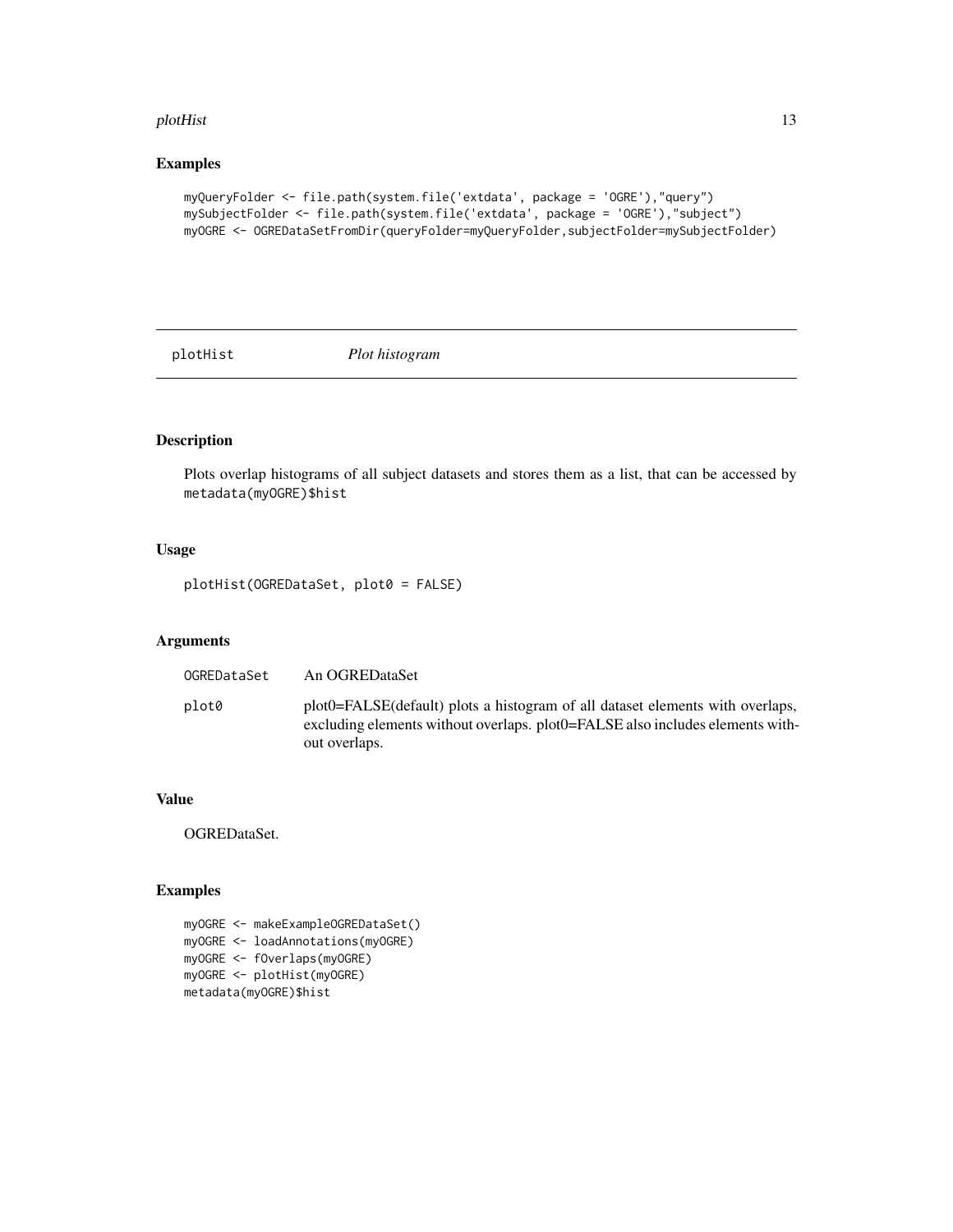<span id="page-13-1"></span><span id="page-13-0"></span>readDataSetFromFolder *Read dataset(s) from folder*

#### Description

[readDataSetFromFolder\(\)](#page-13-1) scanns queryFolder and subjectFolder for either .RDS/.rds or .CSV/.csv files and adds them to a OGREDataSet. Each region needs chromosome, start, end and strand information. (tabular file columns must be named accordingly). A unique ID and a name column must be present in the GenomicRanges object's metatdata and tabular file.

#### Usage

readDataSetFromFolder(OGREDataSet, type)

# Arguments

| OGREDataSet | A OGREDataSet.                      |
|-------------|-------------------------------------|
| type        | character and one of query/subject. |

#### Value

A OGREDataSet.

# Examples

```
myOGRE <- makeExampleOGREDataSet()
myOGRE <- readDataSetFromFolder(myOGRE,type="query")
myOGRE <- readDataSetFromFolder(myOGRE,type="subject")
```
SHREC *SHREC SHiny interface for REgion Comparison*

#### Description

SHREC() is a graphical user interface for OGRE

#### Usage

SHREC()

# Value

Runs GUI, this function normally does not return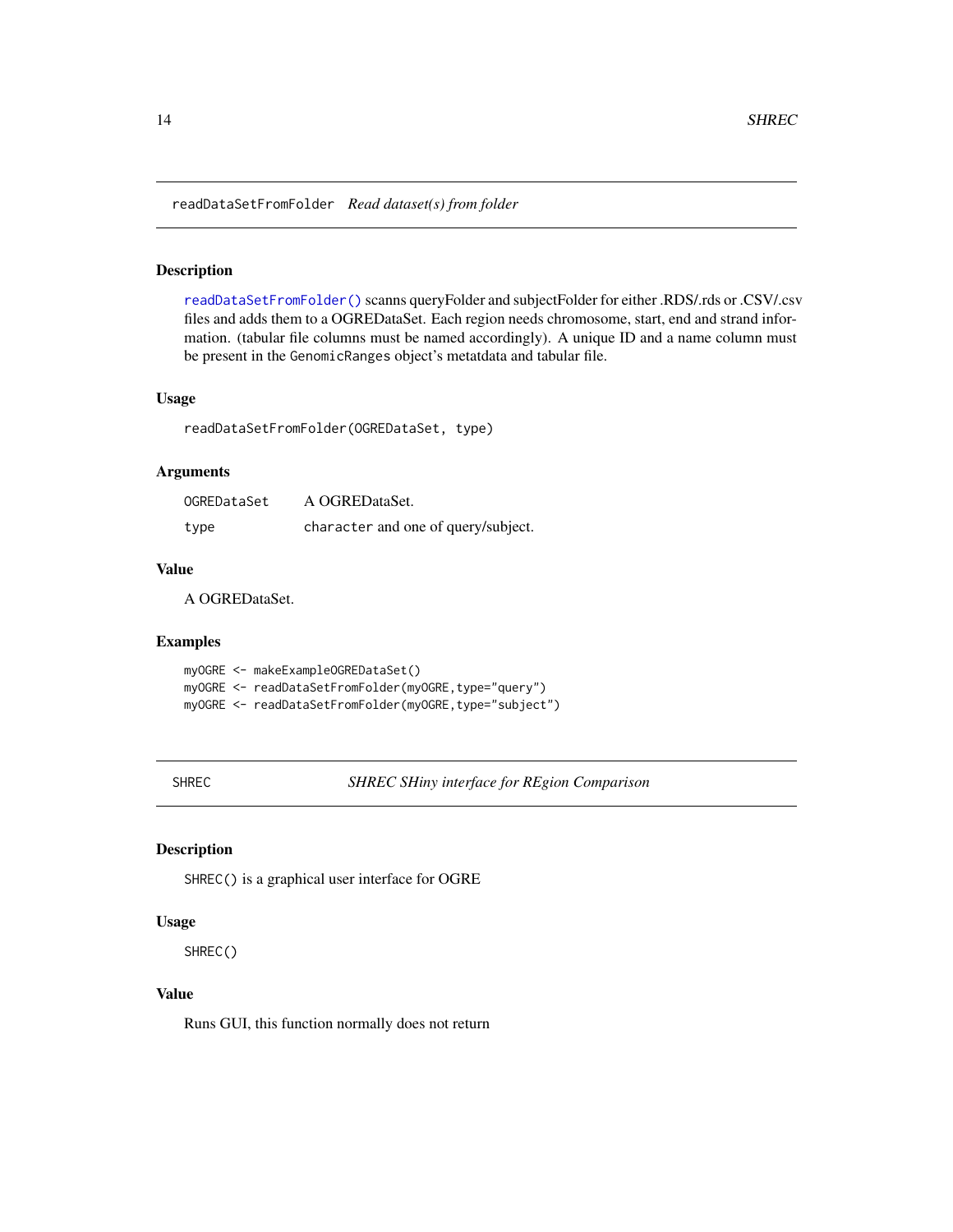<span id="page-14-0"></span>

Subsets a GRanges object with reference to it's ID column using a ID vector.

#### Usage

subsetGRanges(OGREDataSet, IDs, name)

# Arguments

| OGREDataSet | An OGREDataSet                                                                                      |
|-------------|-----------------------------------------------------------------------------------------------------|
| IDs         | character vector with IDs used to subset the GRanges object defined in name                         |
| name        | character Name of the GRanges object for subsetting. One of the GRanges<br>objects in a OGREDataSet |

#### Value

OGREDataSet.

#### Examples

```
myOGRE <- makeExampleOGREDataSet()
myOGRE <- loadAnnotations(myOGRE)
myOGRE <- subsetGRanges(myOGRE,c("ENSG00000142168","ENSG00000256715"),"genes")
```
summarizeOverlap *Calculates min/max/average overlap*

#### Description

Calculates min/max/average overlap for all datasets using summary(). Results can be accessed by metadata(OGREDataSet)\$summaryDT which is a list() of two data.table objects. The first one includes elements without any overlap at all and the second provides summary numbers for all elements that have at least one overlap.

#### Usage

```
summarizeOverlap(OGREDataSet)
```
#### Arguments

OGREDataSet An OGREDataSet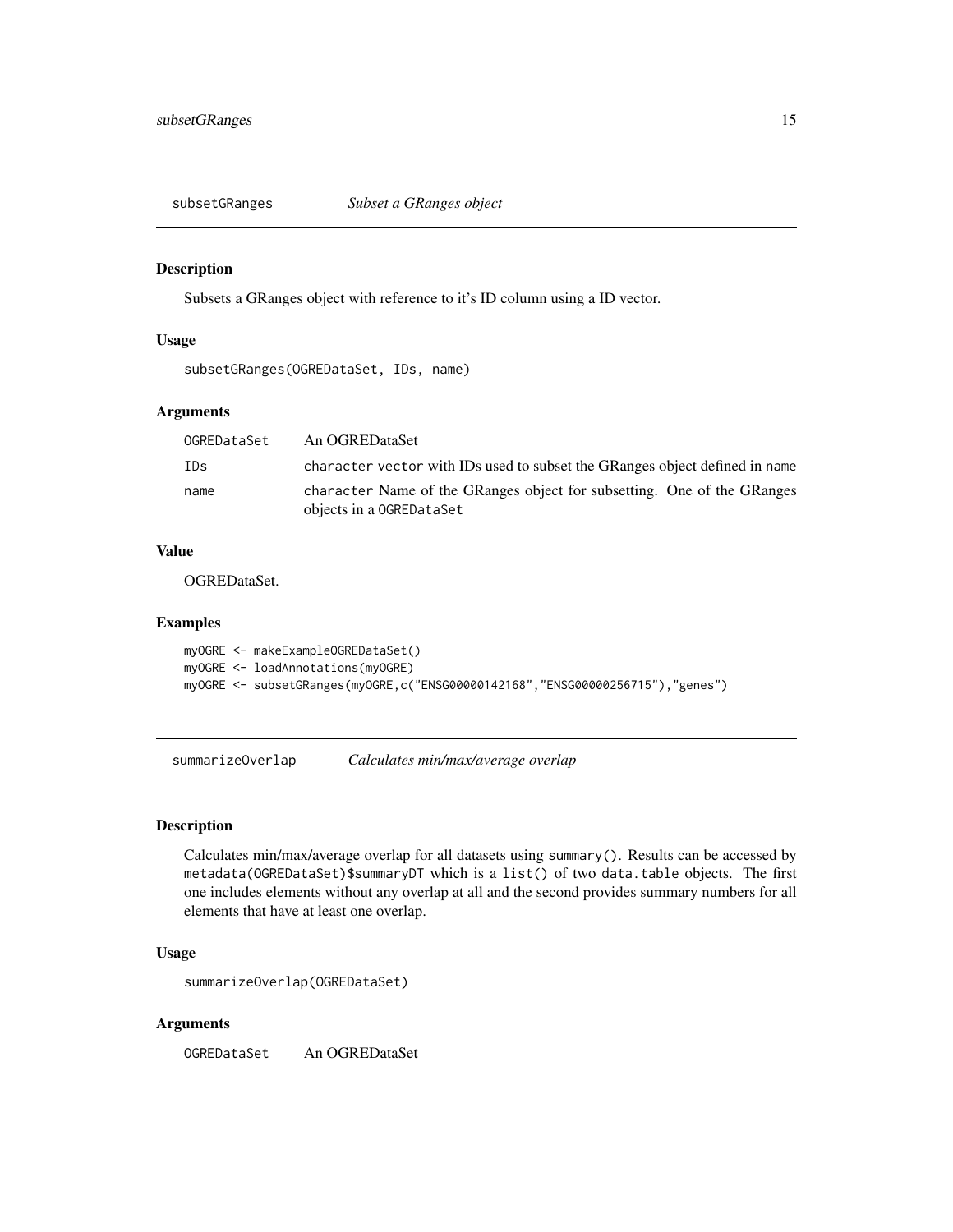#### <span id="page-15-0"></span>16 sumPlot

# Value

OGREDataSet.

#### Examples

```
myOGRE <- makeExampleOGREDataSet()
myOGRE <- loadAnnotations(myOGRE)
myOGRE <- fOverlaps(myOGRE)
myOGRE <- summarizeOverlap(myOGRE)
metadata(myOGRE)$summaryDT
```
<span id="page-15-1"></span>sumPlot *Generate summary plot*

#### Description

sumPlot() calculates key numbers i.e. (total number of overlaps, number of overlaps per subject...) to help with an exploratory data evaluation and displays them in an informative barplot.

# Usage

sumPlot(OGREDataSet)

#### Arguments

OGREDataSet A OGREDataSet.

# Value

OGREDataSet.

```
myOGRE <- makeExampleOGREDataSet()
myOGRE <- loadAnnotations(myOGRE)
myOGRE <- fOverlaps(myOGRE)
myOGRE <- sumPlot(myOGRE)
```